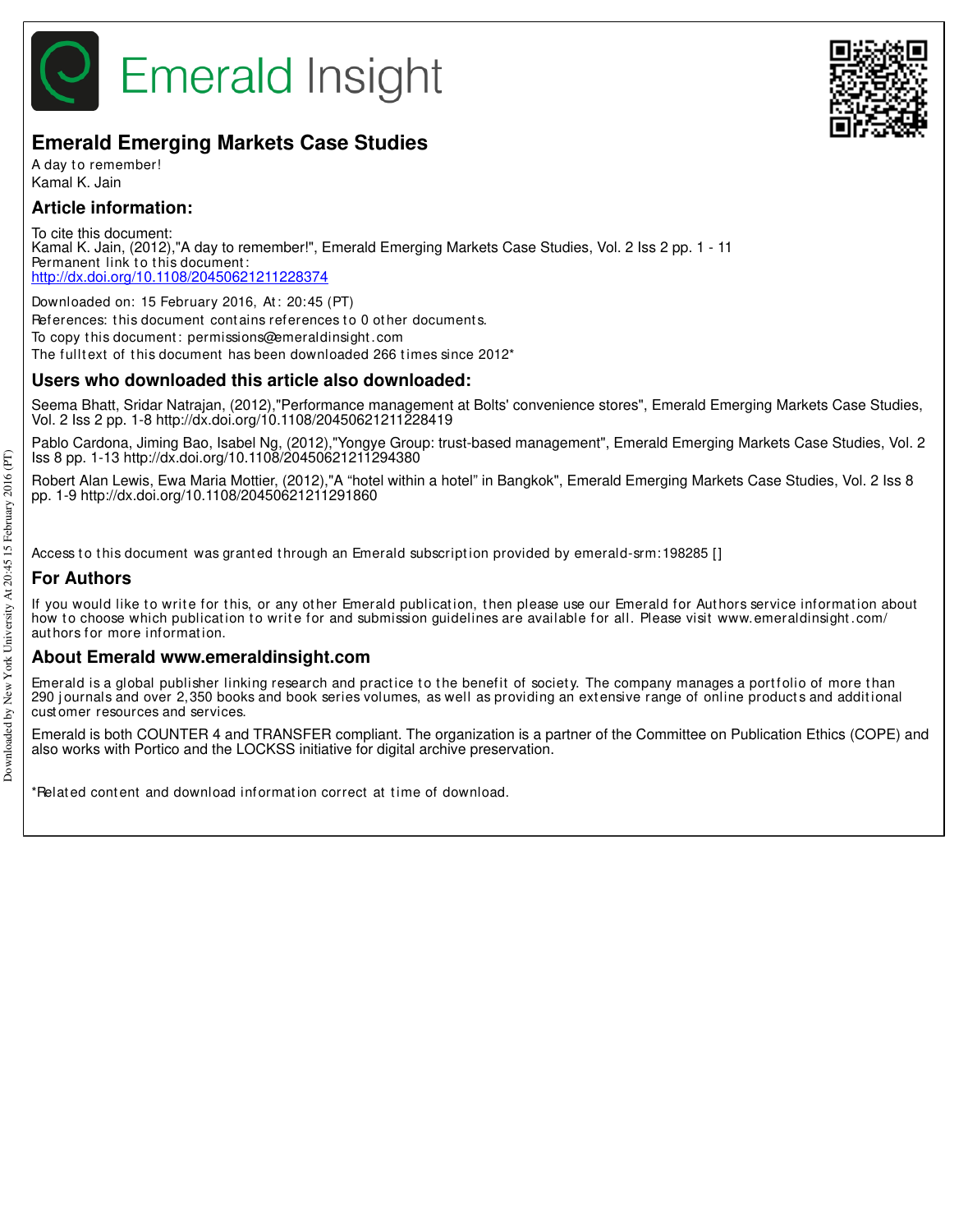# A day to remember!

#### Kamal K. Jain

Kamal K. Jain is a member of Faculty, OB & HR Area, Indian Institute of Management, Indore, India.

Hi, Rajan. How are you doing? You seem to be in a world of your own. Hmm. What's the reason for this glow on your face? All smiles!! What is the reason, Rajan?

Indeed, Rajan had a lot of reasons to be happy about! When he realized Kumar's presence, it seemed that he had just come out of his reverie. Rajan fumbled for words and after a pause, replied, ''No, Kumar, nothing special. I am good. How are you doing?''

''I am fine, Rajan. As usual, I am getting compressed owing to the heavy burden of teaching! Alas!'' Kumar was the Professor of Operations Management at the Holistic Institute of Management (name disguised), a premier business school in India. He had been teaching here since its inception in 1997.

Rajan was the Professor of Organizational Behavior and had been a part of this institute since 2001. Today was his last session for the course and he was heading to his chamber, immersed in his own thoughts, exuberating joy and satisfaction on his face. He was euphoric over the comments given to him by the students at the end of his course. Some had brought greeting cards for him which said, ''You are the best teacher!'', and some had brought for him gifts and flowers. Some others remarked, "Sir, you simply rock in the class! Thanks for teaching us!'' Bemused in his own thoughts, Kumar met him on the way to his own chamber, having finished his Operations Management class. After a brief *tête-à-tête*, they both left for their respective rooms.

When Rajan entered his chamber, he could not suppress his ecstasy, and had a hearty jubilation. He started pasting the greeting cards on the soft board with thumbnails. He was interrupted by a beep of the laptop, indicating an e-mail message. He checked his e-mail messages, where the inbox was flooded with unread messages. One by one, he read the messages, and, his smile was back after every perusal. The students had mailed their acknowledgement and appreciation to him for his excellent teaching and their learning from the course. His joy was unbound! He had been firing on all cylinders all these years, and, today was his day, he mused to himself! He was inspired by the nobility of his profession and believed that ''They serve God well, who serve his creatures.''

He was sure that his official student feedback collected by the administrative department in the last session of his course is going to be around 4.8 on a five-point scale on the parameter ''overall rating of the instructor''. This year was all the more special because the management had decided that the Professor with the highest ratings (in MBA program only) shall be felicitated with the ''Best Teacher Award'' worth a cash prize of 500,000 rupees and a citation. For the past several years, Rajan's feedback on an average had been between 4.7 and 4.95 and this had always been amongst the best. Announcement of this award had made the atmosphere of the faculty tea club lively. Everyone seems to be talking about it and guessing who could be the first recipient of this award. Rajan often emerged as the sole winner in such informal discussions.

The case and teaching note are developed solely as the basis for class discussion. The case and note are not intended to serve as endorsement, sources of primary data, or illustration of effective or ineffective handling of the situation.

Disclaimer. This case is written solely for educational purposes and is not intended to represent successful or unsuccessful managerial decision making. The author may have disguised names; financial and other recognizable information to protect confidentiality.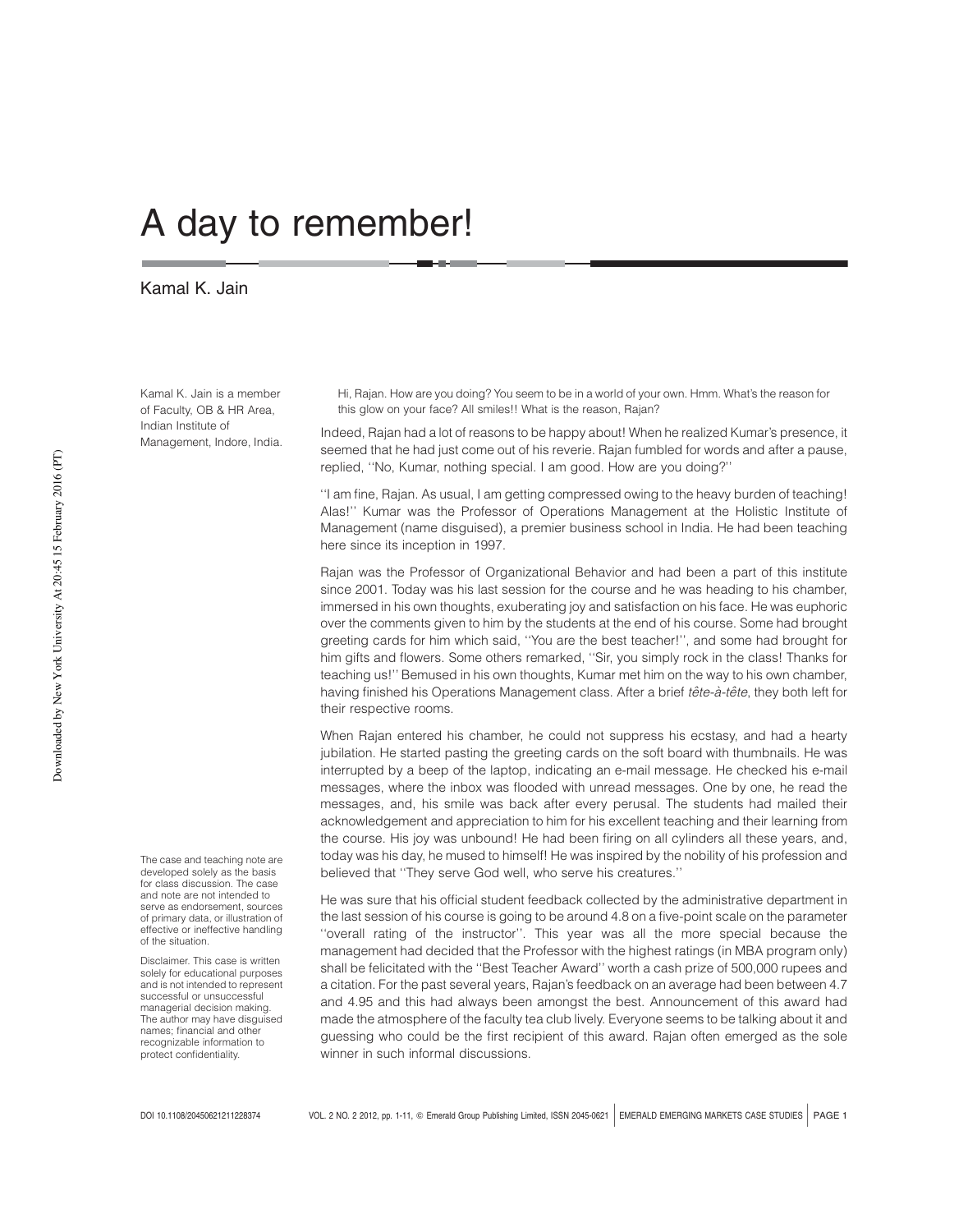#### Performance assessment of the faculty

Holistic Institute of Management, followed the practice of evaluating its faculty performance in two stages. The first stage of evaluation comprised the cumulative response of the students, wherein the students taught by the respective faculty for a particular course were given the feedback form and they were required to evaluate the faculty on certain parameters (Exhibit 1). The second stage comprised of the review with the Head of the Department concerned and the Director of the Institute based on students' feedback, research, consulting, and contribution to institution building. At Holistic Institute of Management, the first stage was considered to be the most crucial one since it had a weightage of 30 percent. The student feedback form was a structured one using the Likert rating scale (1-5), 1 being ''excellent'' and 5 being ''totally dissatisfied''. The student feedback form was collected from the students, and, after being processed in the administration office was given to the faculty on the submission of grades. The institute had followed the policy of releasing the feedback of the entire faculty in due course.

The student feedback form was designed by an internal committee consisting of three senior faculty members of the institute, two students of its MBA program and one independent consultant. The committee brainstormed over several days to identify the broad areas of a faculty's evaluation. There was a clear consensus on what constitutes good performance. Subject matter knowledge, delivery, prompt evaluation and communication of assignment marks, openness to students' queries, encouraging participation in the class, appropriate use of pedagogical tools, etc. were identified as major areas of a faculty's performance. The committee also felt that apart from a quantitative feedback, students should also be given the opportunity to give qualitative feedback about the course and the instructor so that they do not feel constrained in expressing their opinion in an unstructured manner.

In order to ensure effective administration of the feedback and to maintain high level of integrity of the system, the blank feedback forms were first signed by the faculty teaching the course so as to avoid any kind of manipulation by the administrative office or by the faculty. The feedback form was given to the students in the last session of the course in the presence of the faculty. Around 20 min were dedicated to this exercise in a session of 90-min duration. Feedback was not taken from the students who were absent in this last session of the class. Having collected the feedback forms, they were put up in an envelope and sealed in the faculty's presence.

As far as the second stage of the performance appraisal was concerned, the parameters were more broad-based in terms of aspects like meeting minimum teaching load, research undertaken by the faculty, any consulting work undertaken during the year, and, last but not the least, contribution towards institution's brand-building (any launch of a new subject/discipline/program, any other creative idea of the concerned faculty member *vis-a`-vis* the promotion of the B-school's perceived image in the minds of the various stakeholders).

The Institute required a faculty to meet 200 units of work load in a year. It was divided in several components as follows:

| Teaching:               | 100 units (80 class room sessions of 75 min each) |
|-------------------------|---------------------------------------------------|
| Research                | 60 units                                          |
| Administration 40 units |                                                   |

For the purpose of research, work load units were calculated on the basis of quality of publication. A paper published in category ''A'' journals was given 60 points, publication in ''B'' category journals was given 50 points, ''C'' category journals attracted 40 points, publication in non-refereed journals or paper presented in a conference was given 20 points. Points were also awarded for reviewing any paper for a journal (five points), chapter in a book (ten points), working paper (ten points), etc. (Refer Exhibit 2 for details).

For the purpose of administration and consulting, the institute had defined work load units (Refer Exhibit 3 for details). For example, being a chair of any administrative committee like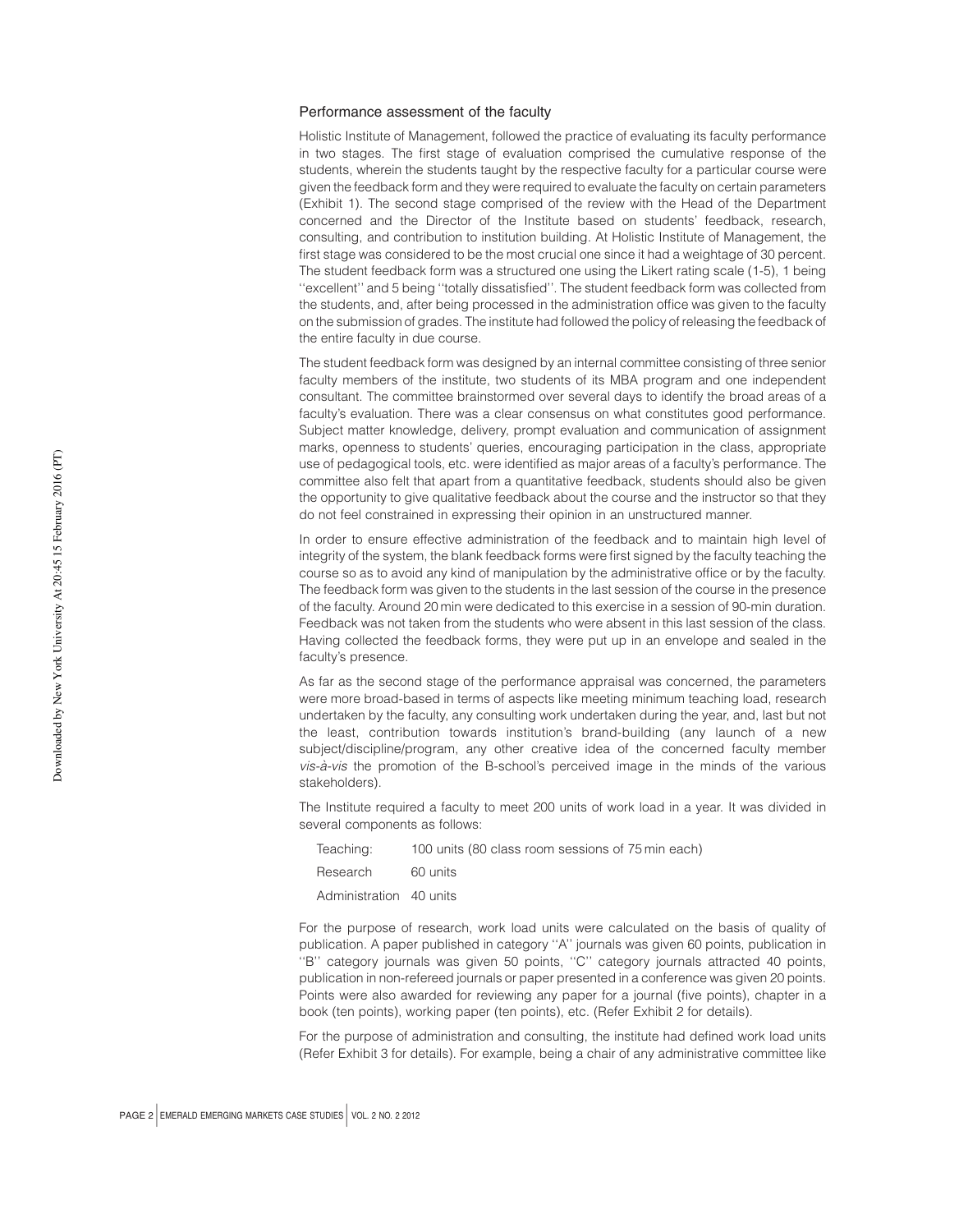placement committee, admission committee, academic programs committee, etc. 30 points were given, and for being a member is such committees, ten points were given.

The institute also clarified that any shortfall in the work load units in a particular component (like teaching) could be adjusted with another component (like research/administration). Work load units were calculated on pro rata basis based on the date of joining of a faculty. Additional work load units earned by the faculty were used for giving additional incentive. Any shortfall in a particular year was allowed to be offset with additional work load units in the subsequent year. Workload units earned by faculty in 2011 are shown in Exhibit 4.

#### Next few days

In the next few days, Rajan finished the grading of his course and was waiting for his officially compiled feedback. It was Friday morning and he was hitting his cup of coffee, when there was a knock on his door. Pradeep, the office boy, entered and handed him a parcel with his name on the cover and signed ''URGENT – TO BE GIVEN ONLY TO PROF. RAJAN''. Rajan opened the packet and found the student feedback forms inside. There was another sheet inside wherein the overall score of the feedback was mentioned. Rajan had taught all the three sections of the course Organizational Behavior. His feedback in Section A was 4.2, Section B 4.3, Section C 4.9, and average 4.46. This was not what he was expecting. He began with the first feedback form belonging to Section A. He had been rated one out of five. He moved on to the second, and, so on. To his contentment, he had been rated one out of five on all of them till now. Then, he noticed something unusual. In this sheet, he had been rated as 5 on an overall score of 5. He was taken aback. He moved forward and found that overall; there were at least eight such cases where he had been rated as 5 in a batch of 60 students. He noticed similar pattern in Section B. However, there was nothing of this sort in Section C. All of a sudden he started feeling very low. How was this possible! Has there been some politics in it? Have those students who rated him ''five'' wrongly taken ''five'' as ''Excellent''? Or, suddenly like a flash of light a thought occurred to him, could it be those students who were given zero in a group assignment? A group of eight students both in Sections A and B each were given a zero not only because they had plagiarized the assignment but also because both the groups from Sections A and B had copied each others assignment. Could students be so immature? He looked into those feedback forms where he had a rating of five to verify his doubt. Unfortunately, there were no names of students on the feedback form. He got further frustrated because on the parameter whether regular feedback was given on students' feedback, he got a rating of five on this also from the same group. He reflected how regularly and punctually he has given feedback to students on their several assignments. ''I may be a bad teacher, but this is not at all true of me'', he said to himself. He was getting restless. Did he commit a mistake by penalizing the erring groups? Is he going to lose the Best Teacher Award? His only hope rested on the low feedback of other faculties.

The fear of losing gripped him and he started doubting the maturity level of the students. He tried to convince himself by saying that student's evaluation was mostly superficial and was strongly influenced by a professor's smile, gesture, and other mannerisms rather than objective measures like professor's knowledge, clarity, organization, or other qualities that have close correlation to good teaching. He also quickly reflected how organization and its systems (organizational structure, policies, procedures, systems, etc.) and several external environmental factors may affect the performance of a faculty which can never be captured by students' feedback. However, hard he tried to rationalise he could not but help feel offended and his self-esteem had taken a beating. He felt exhausted and extremely despondent and began to have self-doubt.

#### Arrival of the doomsday

Rajan anxiously waited for the annual feedback of all the faculties to be released at the end of the academic year. He had been getting the message from the grapevine channel that his average feedback was low to few others. He had been in a denial mode all these days.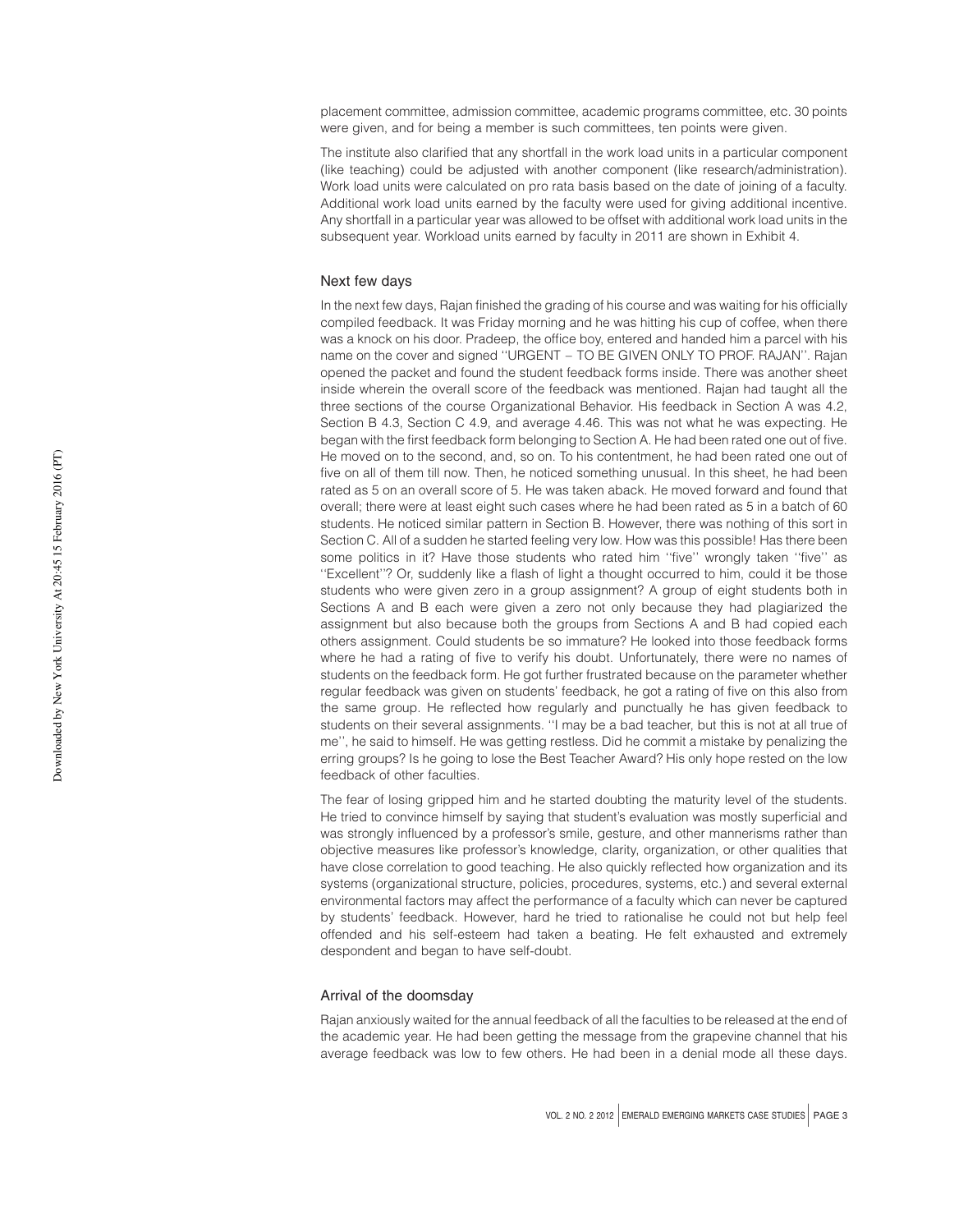Friday, the 12th of April was the day when feedback was to be uploaded on the institute's intranet. The day arrived. Rajan and many others were busy surfing the institute's intranet since morning. The moment he found that link, he clicked it and got extremely disappointed for he had lost to Kile, the professor of Strategy. He looked into the feedback table (Exhibit 5) and tried to read the numbers. There were several grey areas that he thought need to be looked into. Giving someone ''The Best Teacher Award'' based on these numbers, unless due efforts are made to analyze the performance of an individual, may not be a good idea. How can we ignore facilitating and inhibiting factors attributable to the appraise, appraiser, environment, organization's system and policies, etc.? Will someone listen?

#### **Reference**

Rao, T.V. (2009), *Performance Management and Appraisal Systems – HR Tools for Global Competitiveness*, Nineteenth Printing, Response Books, New Delhi.

#### Exhibit 1

NB: Please feed in your responses in the third column against each item on a scale of 1-5  $(1 =$  excellent,  $2 =$  good,  $3 =$  average,  $4 =$  tolerable,  $5 =$  totally dissatisfied).

#### Section A

|                  | Table El Student feedback form: Holistic Institute of Management                                                                                                                                                                                                                                                                                                                                                                                                                                                                                             |                         |  |  |  |
|------------------|--------------------------------------------------------------------------------------------------------------------------------------------------------------------------------------------------------------------------------------------------------------------------------------------------------------------------------------------------------------------------------------------------------------------------------------------------------------------------------------------------------------------------------------------------------------|-------------------------|--|--|--|
| Serial<br>number | Item                                                                                                                                                                                                                                                                                                                                                                                                                                                                                                                                                         | Rating<br>(one to five) |  |  |  |
| 1                | Which among the following statements best describes you in the<br>professor's classroom?<br>1 - I understand everything which is taught in the classroom<br>2 - I understand most of what is taught in the classroom<br>$3 - 1$ am a little behind in the classroom<br>$4 - 1$ am struggling to keep up with the work in this class<br>5 - I am much behind the schedule as far as the classroom lectures are<br>concerned. I find it impossible to match the tempo of the classroom<br>lecture all the times. I am like a silent spectator in the classroom |                         |  |  |  |
| $\overline{c}$   | The professor organizes his class well                                                                                                                                                                                                                                                                                                                                                                                                                                                                                                                       |                         |  |  |  |
| 3                | Before proceeding with the lecture, the professor gives an outline of what<br>the session is all about with a brief introduction thereof                                                                                                                                                                                                                                                                                                                                                                                                                     |                         |  |  |  |
| 4                | All the teaching aids used by the professor are contextual to the session<br>covered and integrated                                                                                                                                                                                                                                                                                                                                                                                                                                                          |                         |  |  |  |
| 5                | There is continuity between one theme and the other during a session,<br>hence avoiding monotony in the session as a whole                                                                                                                                                                                                                                                                                                                                                                                                                                   |                         |  |  |  |
| 6                | The professor gives a briefing on the assignments and the readings to be<br>covered well in advance                                                                                                                                                                                                                                                                                                                                                                                                                                                          |                         |  |  |  |
| $\overline{7}$   | The professor clearly states the deadlines for the assignments, and<br>provides his feedback promptly                                                                                                                                                                                                                                                                                                                                                                                                                                                        |                         |  |  |  |
| 8                | The class timing is well utilized by the professor                                                                                                                                                                                                                                                                                                                                                                                                                                                                                                           |                         |  |  |  |
| 9                | The professor gives examples and instances to explain his point                                                                                                                                                                                                                                                                                                                                                                                                                                                                                              |                         |  |  |  |
| 10               | The professor possesses an immaculate command over his subject and<br>expression                                                                                                                                                                                                                                                                                                                                                                                                                                                                             |                         |  |  |  |
| 11               | The instructor is open to a dialogue in the classroom, thereby<br>encouraging student participation                                                                                                                                                                                                                                                                                                                                                                                                                                                          |                         |  |  |  |
| 12               | I get a lot of help from the professor whenever I need to clear my doubt                                                                                                                                                                                                                                                                                                                                                                                                                                                                                     |                         |  |  |  |
| 13               | The professor welcomes suggestions/feedback on the course or a<br>particular topic in general                                                                                                                                                                                                                                                                                                                                                                                                                                                                |                         |  |  |  |
| 14               | Overall rating of the instructor                                                                                                                                                                                                                                                                                                                                                                                                                                                                                                                             |                         |  |  |  |

Keywords: Inspiring instructors, Performance analysis, 360-degree feedback, International business, India,

Higher education, **Teaching**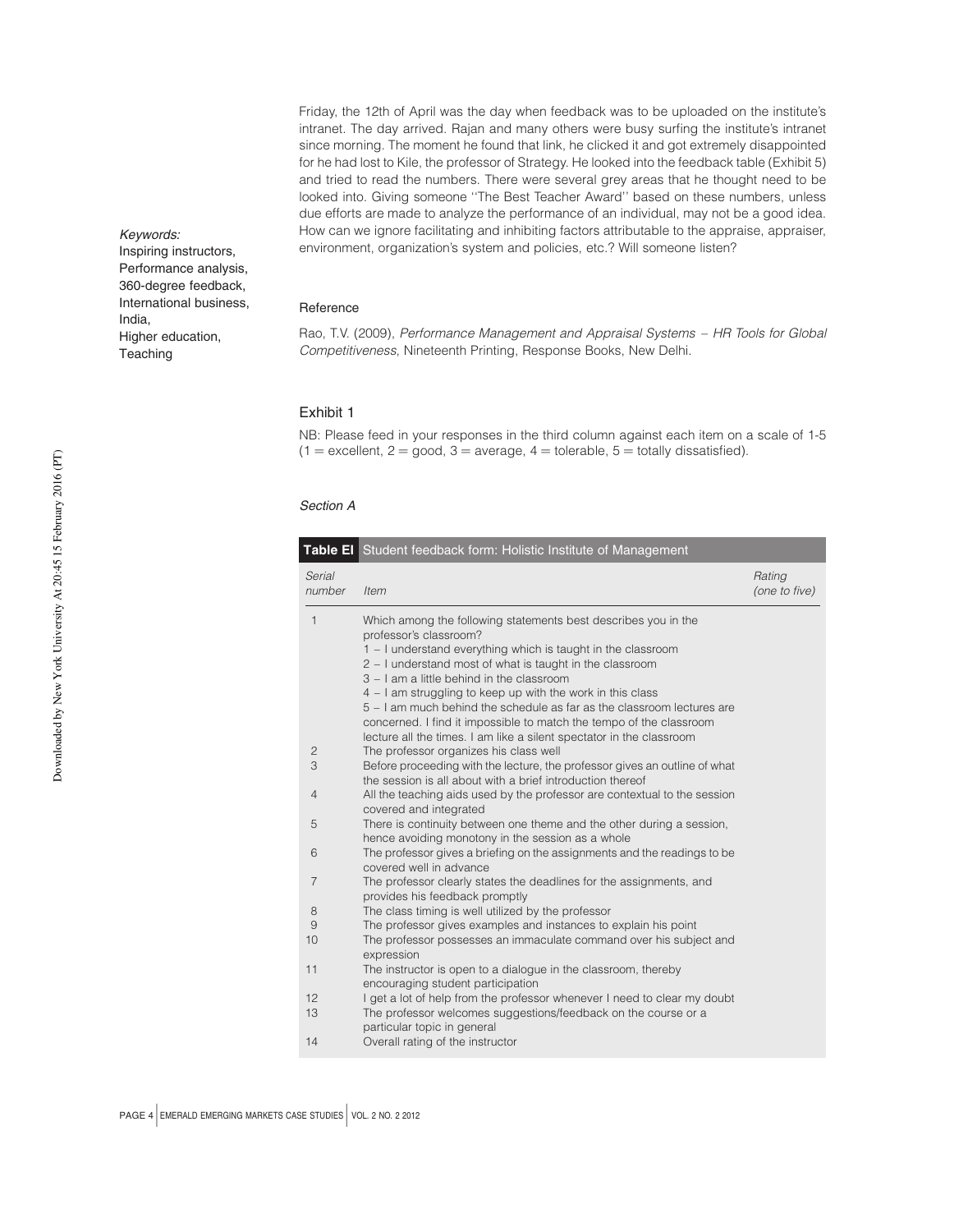#### Section B

What did you like most about the course?

What did you like most about the instructor?

Suggestions for improvement of the course.

Suggestions for improvement for the instructor.

*Note:* Although several students provided their feedback on these components to Rajan, it was not used by the institute for the ''Best Teacher Award''. This part of the feedback was meant to be given to the faculty for their personal use and improvement.

#### Exhibit 2

| <b>Table Ell</b> Research and publication |                                                            |                        |  |  |
|-------------------------------------------|------------------------------------------------------------|------------------------|--|--|
| S. no.                                    | Research output                                            | Workload nominal       |  |  |
|                                           | Publication in an A-class journal                          | 60                     |  |  |
| $\overline{c}$                            | Publication in a B-class journal                           | 50                     |  |  |
| 3<br>$\overline{4}$                       | Publication in a C-class journal                           | 40                     |  |  |
| 5                                         | Publication in journals not categorized as A, B, or C      | 20                     |  |  |
| 6                                         | Editor of book (management and related field)              | 30                     |  |  |
|                                           | Paper accepted to be presented in international conference | 20                     |  |  |
| 8                                         | Paper accepted to be presented in national conference      | 15                     |  |  |
| 9                                         | Chapter in an edited book                                  | 10                     |  |  |
| 10                                        | Teaching case                                              | 30                     |  |  |
| 11                                        | Thesis supervisor                                          | 20                     |  |  |
| 12                                        | Working paper                                              | 10                     |  |  |
| 13                                        | Publication in a newspaper/business magazine               | 10                     |  |  |
| 14                                        | Review of papers for a journal (per paper)                 | 05 (maximum 20 points) |  |  |

#### Exhibit 3

|                | <b>Table EIII</b> Administration and consulting         |                                                                           |
|----------------|---------------------------------------------------------|---------------------------------------------------------------------------|
| S. no          | Administrative activity                                 | Workload points                                                           |
|                | Dean                                                    | 40                                                                        |
| $\overline{c}$ | Chair of any long duration academic programs committee  | 30                                                                        |
| 3              | Chair placement/chair admissions/chair hostel/any other |                                                                           |
|                | regular administrative committee                        | 30                                                                        |
| $\overline{4}$ | Head of the department                                  | 20                                                                        |
| 5              | Member of permanent committee (non-ex officio)          | 10                                                                        |
| 6              | Chair/coordinator of ad hoc committee                   | 10                                                                        |
|                | Member of ad hoc committee                              | 05                                                                        |
| 8              | Organizing a conference                                 | 20                                                                        |
| 9              | Consulting                                              | Two points for each consulting day<br>(subject to a maximum of 80 points) |